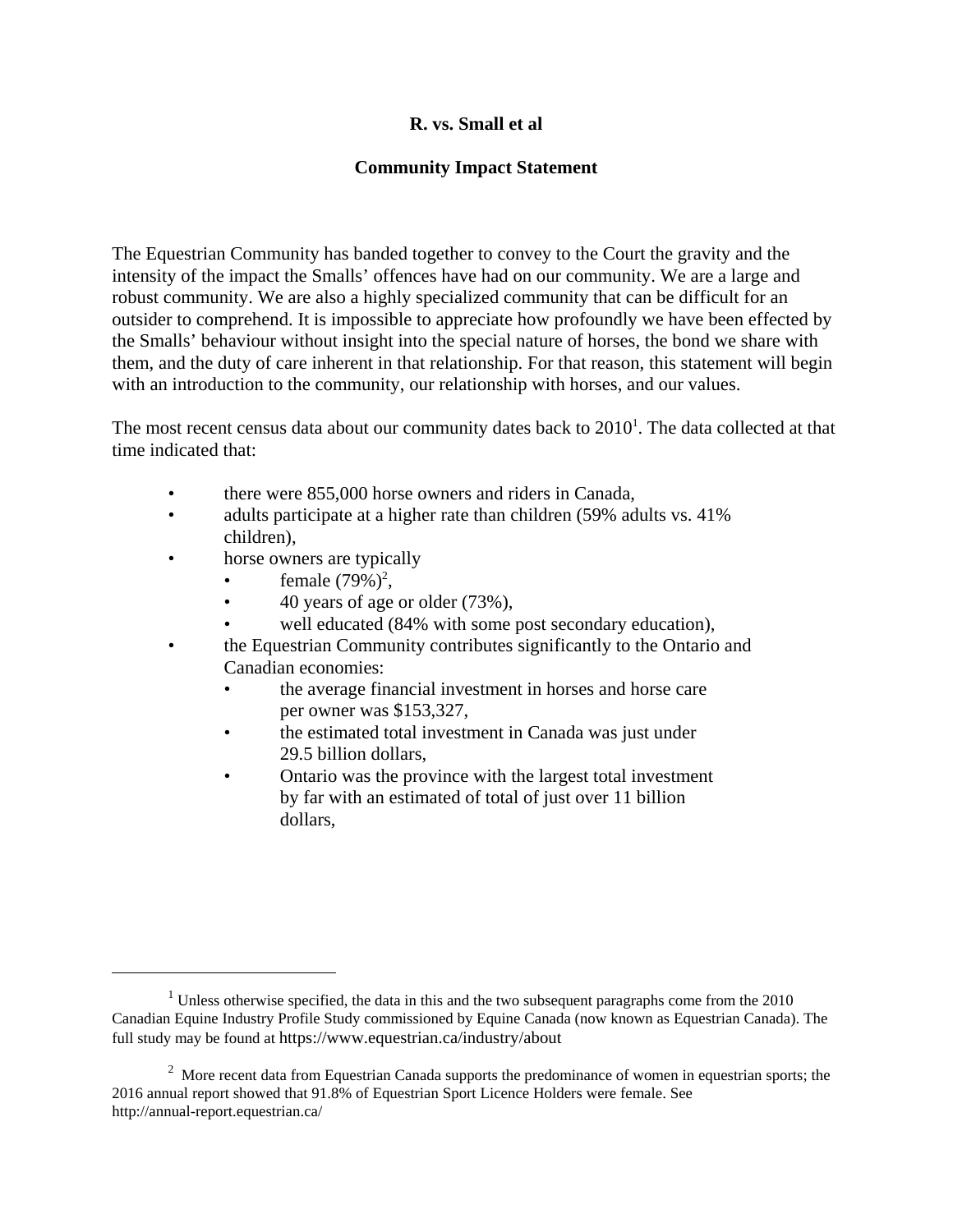The survey mentioned above also found that, in Ontario, horses primarily participate in activities such as:

- competition in various equestrian disciplines (20%),
- pleasure riding (17%),
- riding lessons  $(4\%)$ ,
- the horse racing industry  $(13%)$ .

Fewer than 1% of Ontario horses were used for Commercial Activities, fewer than 1% were used for Work Purposes, and no horses were used primarily for meat or medicine production. The remainder of horses in Ontario were either involved in breeding programs or were young horses not yet mature enough to participate in any activity.

Our bond with horses is the latest evolution in a relationship that predates recorded history<sup>3</sup>. John Moore described the human-horse alliance in these terms: "Wherever man has left his footprints in the long ascent from barbarism to civilization, we find the hoofprint of a horse beside it". Historically, horses have performed many functions across many sectors of human lives. They chased down our meals, herded our livestock, harrowed our fields, and carried our families into unknown territory. They worked beside us from dawn to dusk. For centuries, they obediently charged into enemy lines in times of war.



*Assyrian Battle Frieze, 728 BC, Nimrud, Central Palace*

 $3$  Archaeologists have uncovered evidence of horse domestication as early as 5500 B.C. in Kazakhstan: Outram et al., The Earliest Horse Harnessing and Milking. *Science*, 2009 323 (5919):1332 DOI.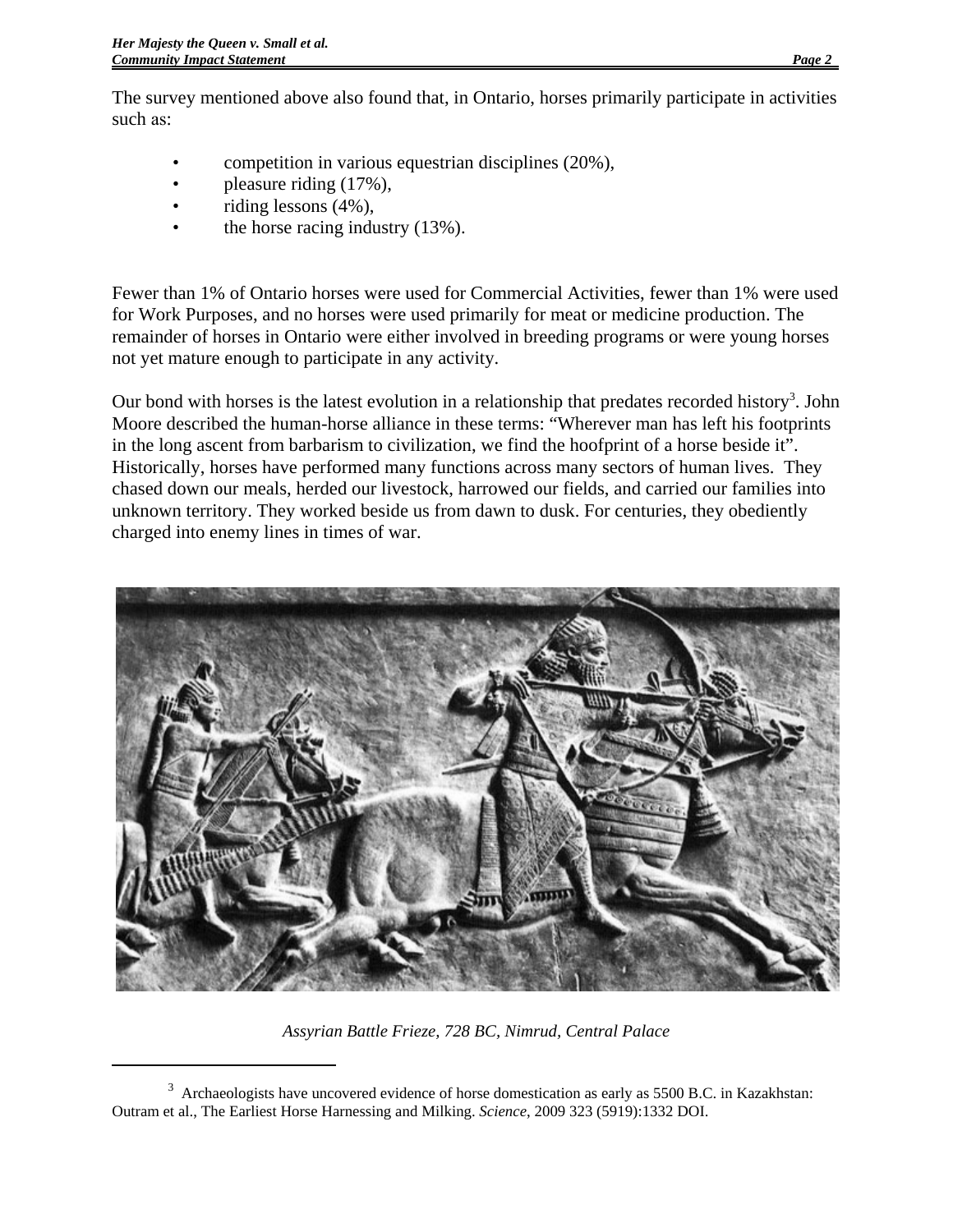Classical equestrian warfare traditions remain relevant today. One of our modern Olympic equestrian sports, Dressage, is directly descended from the martial art of fighting on horseback. The Dressage manoeuvres performed by today's equine athletes are the same as those used by mounted warriors on the field of battle.



*Battlefield pirouette Dressage Pirouette*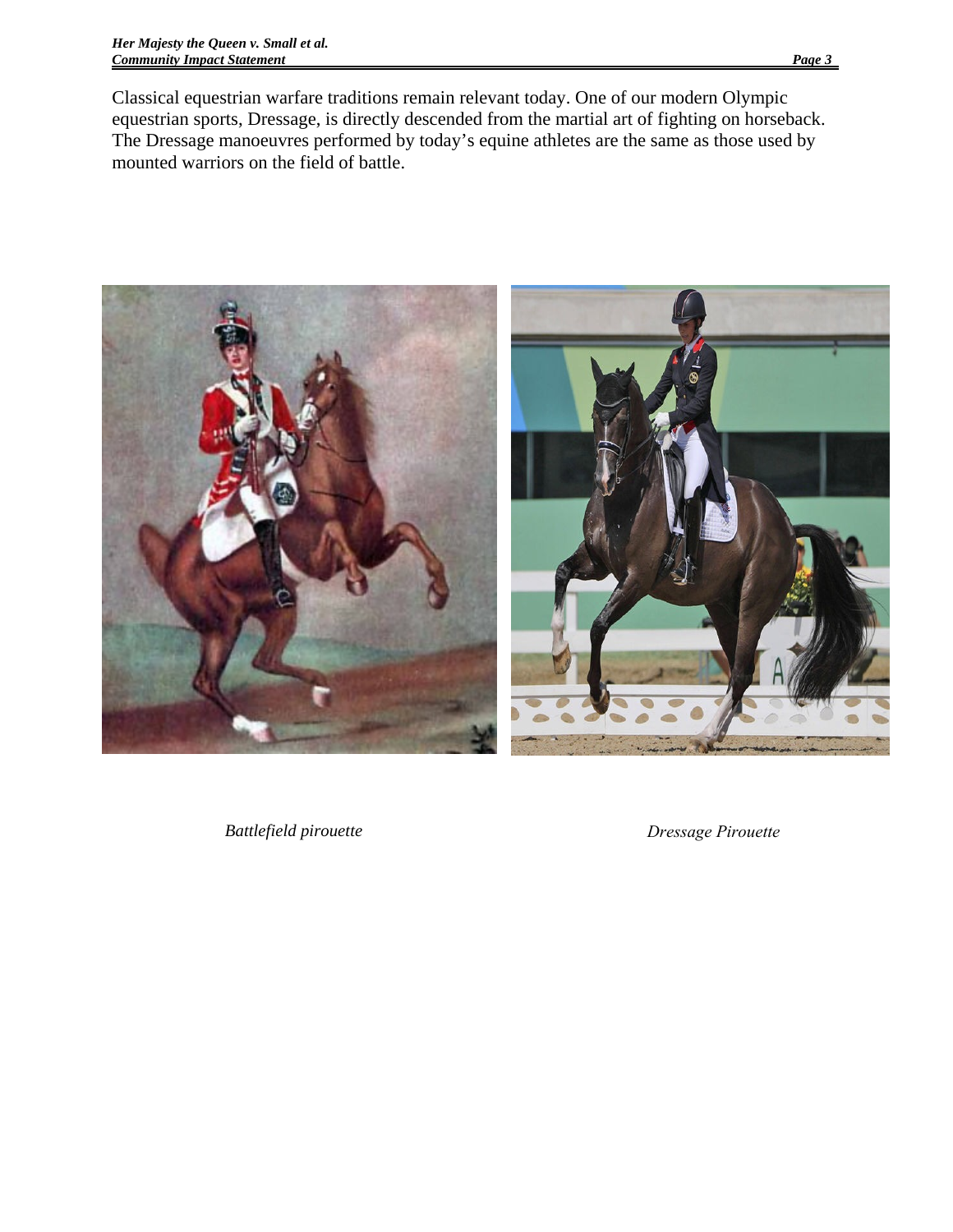Another modern Olympic equestrian sport, Eventing, also has martial origins. It began as a trial to test a horse's suitability for military service. In fact, in the early years of the sport, only male military officers on active duty were eligible to compete.



*Early Eventing*



*Modern Eventing*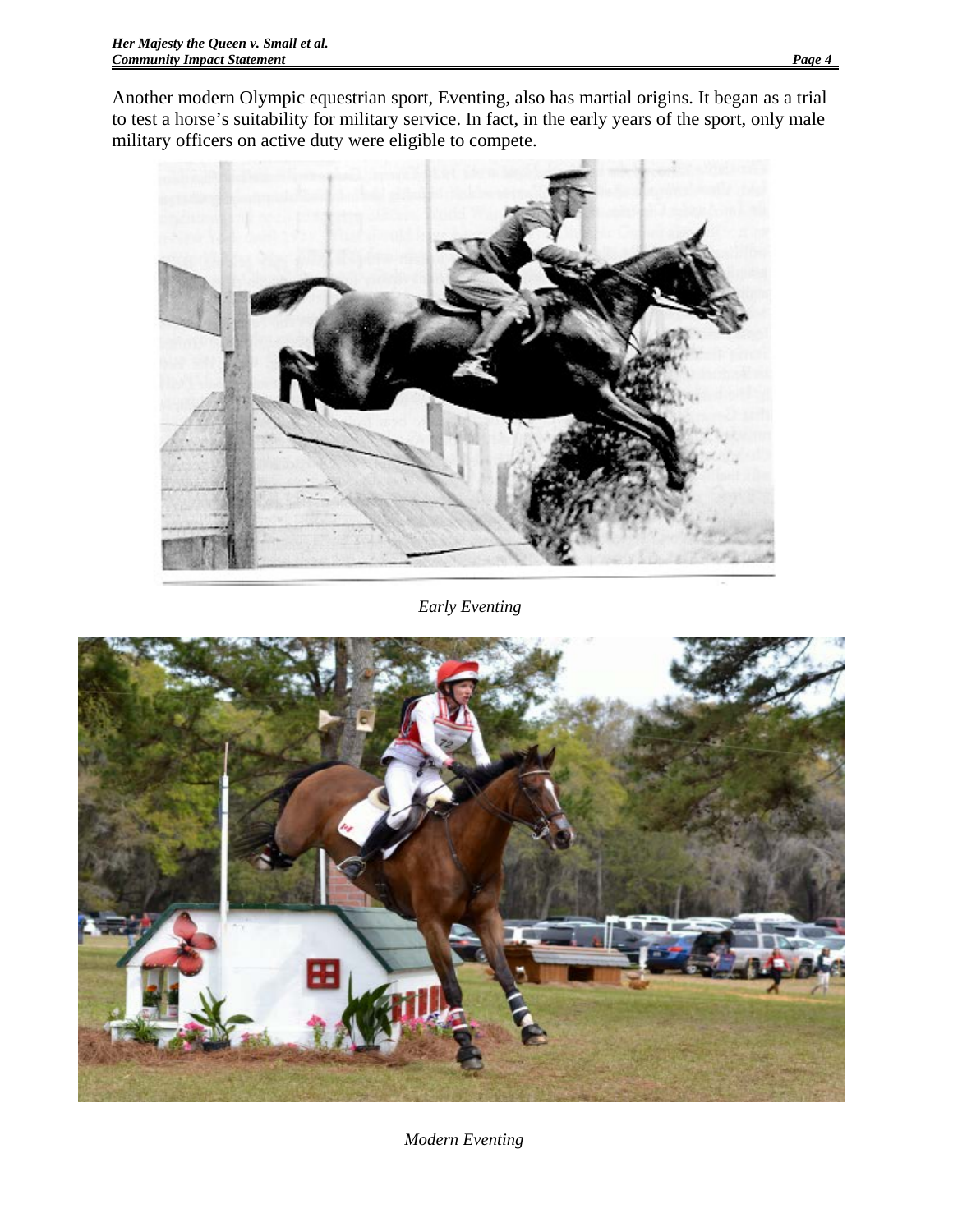In addition to their aid in agriculture, transportation, and warfare, horses have also been recognized for their therapeutic value in a variety of medical fields at least as far back as mid 400 BC. Hippocrates discussed the benefits of riding for psychiatric illnesses<sup>4</sup>. Doctors in the 1600s prescribed riding for illnesses such as gout, neurological disorder, and low morale<sup>5</sup>. In the mid 1900s, equine therapy expanded to include its use as an adjunct to physiotherapy for neuromuscular ailments such as polio<sup>6</sup>. Even Prime Ministers have recognized the healing properties of horses. Winston Churchill famously remarked, "There is something about the outside of a horse that is good for the inside of a man". Even earlier, Benjamin Disraeli noted, "A canter is a cure for all evil". More recently, use of equine assisted therapy for children with autism and for people with PTSD (particularly for military personnel) exploded. A recent military medical research study found that after three weeks of therapeutic riding, there was a statistically significant decrease in PTSD scores (participants were 66.7% more likely to have decreased scores) and after 6 weeks there was both a statistically and a clinically significant decrease in PTSD scores (participants were 87.5% more likely to have decreased scores)<sup>7</sup>.

Few outside the Equestrian Community are aware of the how far the horse-human relationship has evolved. No longer considered mere livestock, tools, or equipment for farming or transportation, our relationship with horses has transformed into one of partnership, friendship, and for many, family. For most of us, there is no greater bond than the one we share with our horse.

Illustrations of this bond flooded social media in 2016 when the International Olympic Committee (IOC) announced it was considering removing equestrian sports from future Olympics. This disclosure ignited the highly successful #twohearts campaign spotlighting the extraordinary nature of equestrian sports where a human athlete and an equine athlete perform as one8 . Equestrians from around the world inundated Facebook, Twitter, and Instagram with photos, videos, and stories depicting their close relationship with their equine partner. Even though the IOC ultimately decided to keep our sports in the Games, the #twohearts hashtag struck such a chord with equestrians that it remained popular and persists in social media posts to this day.

6 "Stable Life, Inc". Stable Life, Inc. Retrieved 16 January 2016; "The History of Hippotherapy". "American Hippotherapy Association"

 $8$  One other notable aspect of equestrian sport that differentiates it from all other sports is that ours is the only sport where men and women compete directly against one another.

<sup>&</sup>lt;sup>4</sup> Bizub, A. L.; Joy, A.; Davidson, L. (2003). "It's like being in another world": Demonstrating the benefits of therapeutic horseback riding for individuals with psychiatric disability". Psychiatric Rehabilitation Journal. 26 (4): 377–384.

 $<sup>5</sup>$  Willis, D. A. (1997). "Animal therapy". Rehabilitation Nursing. 22 (2): 78–81.</sup>

<sup>7</sup> https://mmrjournal.biomedcentral.com/track/pdf/10.1186/s40779-018-0149-6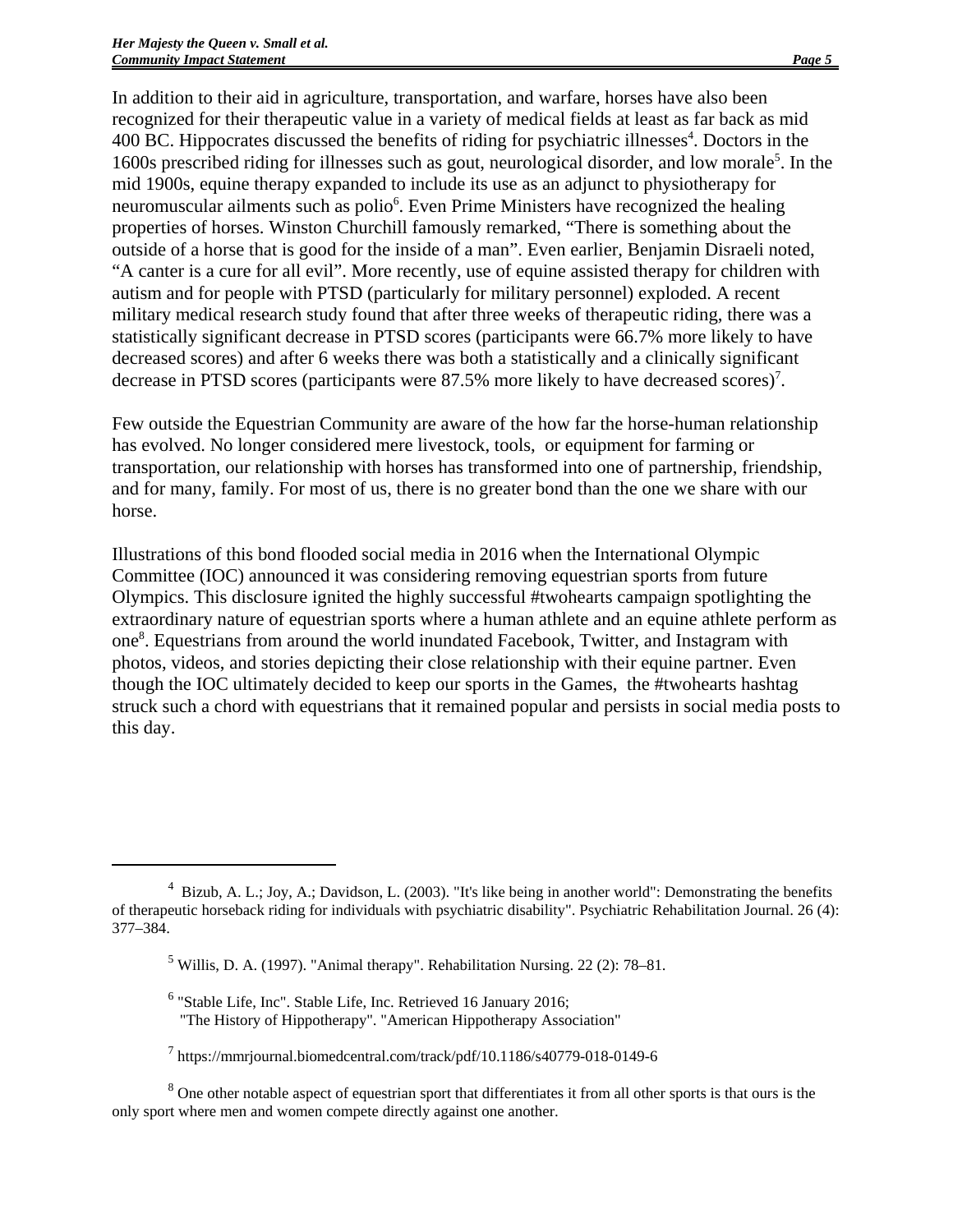

*Olympians Nick Skelton and Big Star in a social media post using the #TwoHearts hashtag*

This treatment of horses as partners is true even for professionals competing at the highest levels in our sports. Eric Lamaze, Canada's only Olympic individual gold medalist in show jumping, after clearing the last fence and securing the top spot on the podium, rode around the ring repeatedly pointing down at his horse to give the credit to his equine teammate, Hickstead.



*Eric Lamaze and Hickstead after winning the gold medal at the 2008 Tokyo Olympics*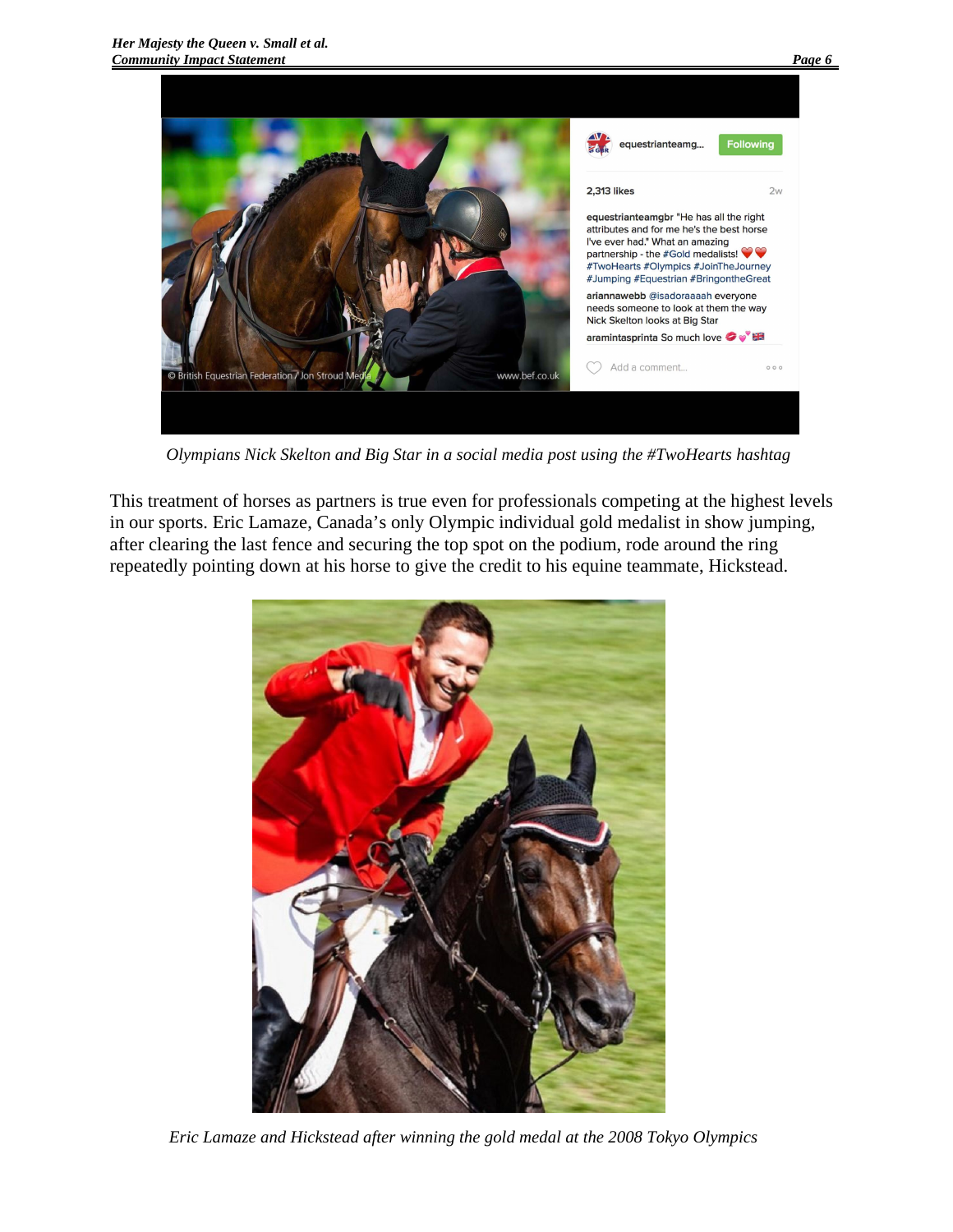Charlotte Dujardin, the world's top Dressage rider, speaking of her nervousness when defending the gold medal at the 2016 Olympics in Rio said, "I did feel it a little bit because I knew I wasn't going to do another Olympics with Valegro $9$ . I was very nervous, then I went round the outside and he was so up for it he put a smile on my face and everything went away. That's what this horse can do: feel a little bit insecure and he gives you this big hug of support...he really looked after me and helped me".



*Charlotte Dujardin with Valegro*

Horseware, an equestrian outfitting company, recently ran an advertisement<sup>10</sup> that captures the essence of the relationship between equestrians and horses in the way that a certain beer company captured the essence of Canadian patriotism a number of years ago.



<sup>9</sup> Valegro is Ms. Dujardin's equine partner.

<sup>&</sup>lt;sup>10</sup> https://www.youtube.com/watch?v=4bVVc8HP9lU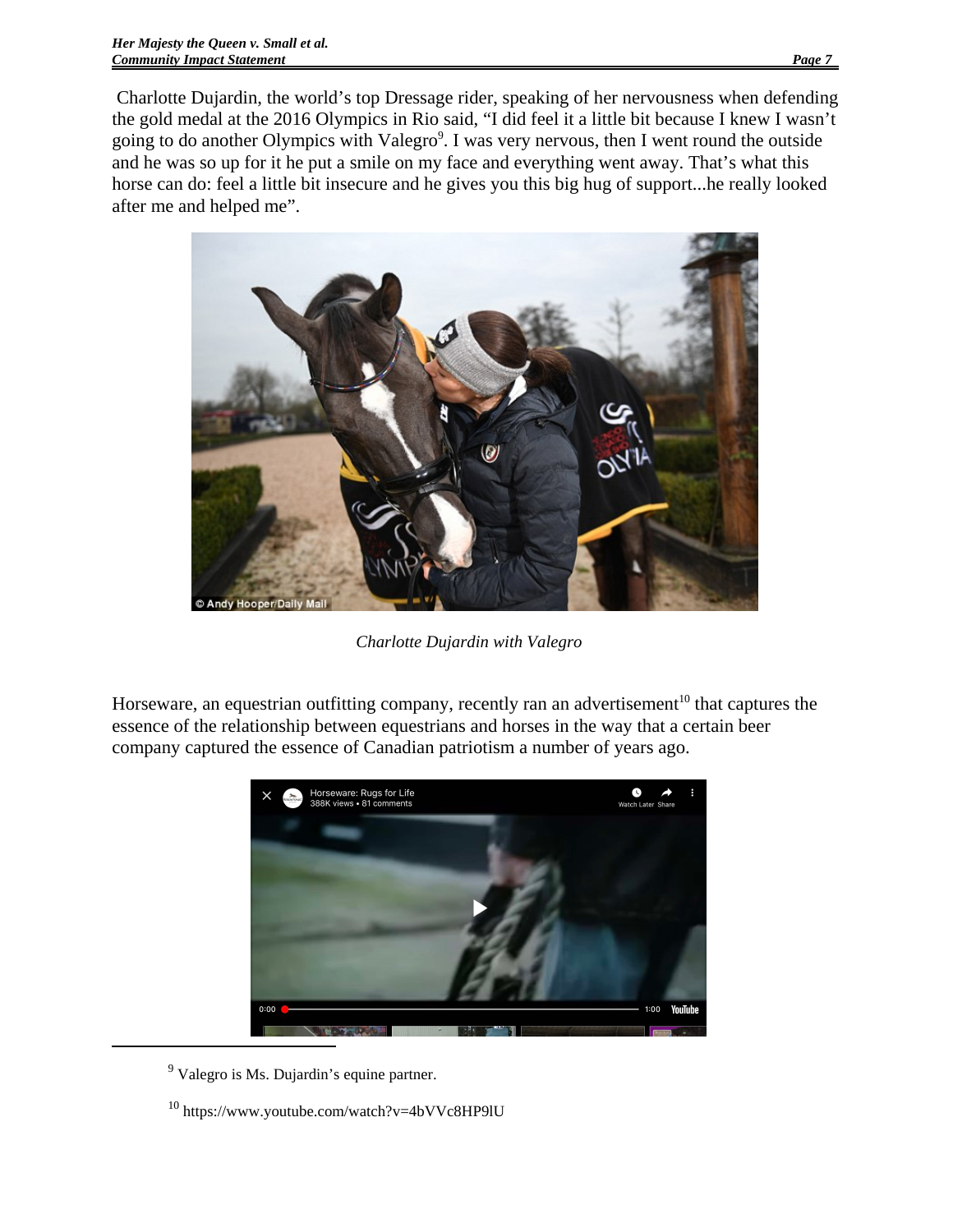There is perhaps no better illustration of what horses mean to us or of the bond we nurture between us than the story of Eric Lamaze and Hickstead. Eric was born to a drug addicted mother and raised in an environment of drug abuse and criminality. He never knew his father. He left school at age 15 and began to work with horses. Like his mother, Eric also struggled with drug abuse. He was removed from the Canadian team and suspended from the sport just prior to the 1996 Atlanta Olympics after a positive drug test for cocaine. In the lead up to the following Olympics, he again had a positive drug test and was again removed from the team. Eric spent the next seven years trying to rebuild his career. Then he met Hickstead. Hot headed and unruly, Hickstead was considerably shorter than the average international level show jumper. He was deemed to be such an inferior specimen of his breed that he was refused admission to the stallion registry. Every international rider Hickstead was shown to rejected the opportunity to compete with him until the list of potentials whittled down to Eric. The two began working together. They started winning everything. Together the rider no one wanted and the horse no one wanted became the top showjumping team in the world. They won the individual gold medal in the 2008 Tokyo Olympics, an accomplishment no other Canadian in history has achieved. Hickstead was ultimately crowned, "Best Horse in the World". Eric never tested positive for drug use again. Individually, each had been beaten down. Together, they were unbeatable. This is the bond we all strive to build with our horses. This is what horses mean to us.

In addition to sharing an understanding of and a close bond with horses, the Equestrian Community holds a set of shared values. The most ascendant of these is an unwavering commitment to horse welfare. The international body that governs competitive horse sports, the Federation Equestre Internationale (FEI), "requires all those involved in international equestrian sport to acknowledge and accept that at all times the welfare of the horse must be paramount. Welfare of the horse must never be subordinated to competitive or commercial influences," The FEI also requires that, "Stabling and feeding must be compatible with the best horse management practices. Clean and good quality hay, feed and water must always be available." FEI rules also require, "all those involved in equestrian sport to attain the highest possible levels of education in areas of expertise relevant to the care and management of the Competition Horse". Penalties for violating horse welfare standards range from a fine to a lifetime competition ban depending on the severity of the infraction.

Similarly, the national equestrian federation for Canada, Equestrian Canada  $(EC)^{11}$ , echos the FEI statement on the paramountcy of horse welfare. The EC rules contain a statement of principles requiring that, "All persons shall be committed to:

Upholding the welfare of all horses, regardless of value, as a primary consideration in all activities.

Requiring that horses be treated with kindness, respect and compassion, and that they never be subjected to mistreatment.

<sup>&</sup>lt;sup>11</sup> Equestrian Canada and Equine Canada are the same organization. The name was recently changed due to a re-branding.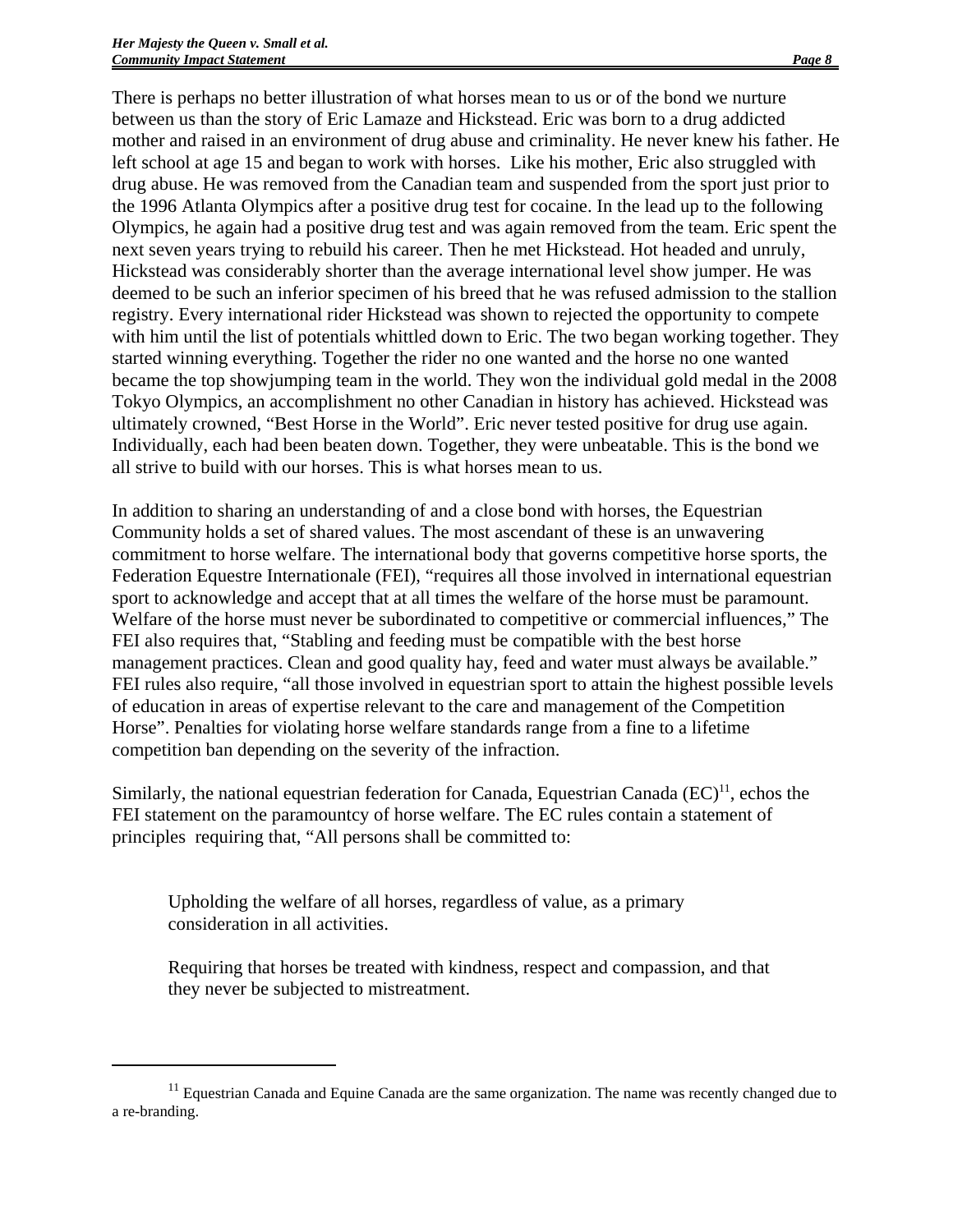Ensuring that all equestrians, including owners, trainers and competitors, or their respective agents, use responsible care in the handling, treatment and transportation of their own horses as well as horses placed in their care for any purpose.

Providing for the continuous well-being of horses by encouraging routine inspection and consultation with health care professionals to achieve the highest possible standards of nutrition, health, comfort and safety as a matter of standard operating procedure.

Requiring owners, trainers and competitors to know and follow their sanctioning organization's rules and to work within industry regulations in all equestrian competitions."<sup>12</sup>

EC rules also require that, "Equestrians must aspire to the highest standards of equine safety, fairness, care, and welfare in all aspects of equestrian activities"13. The EC penalties for violating horse welfare standards mirror those of the FEI.

The Alcohol and Gaming Commission, the body that regulates race horsing in Ontario, also makes horse welfare a paramount concern:

"At the Alcohol and Gaming Commission of Ontario (AGCO), there is nothing more important than the safety and integrity of the sport, including the health and welfare of the horse. The AGCO continues to be an industry leader in setting the standard for promoting equine health and safety, and holding those who fail to follow regulations accountable for their actions."14

The provincial governing body, the Ontario Equestrian Federation (OEF), in association with the National Farm Animal Care Council instituted a Code of Practice for the Care and Handling of Equines. The Code establishes a duty of care for owners and staff and sets out both Required and Recommended Practices for horse welfare. The Code requires owners to have the resources for and knowledge of the basics of care detailed in the Code, as well requiring owners to implement these basic care practices. Required Practices consist of basic, common sense, horse welfare items such as ensuring stalls are kept clean and dry, ensuring access to clean water in quantities to maintain health and vigour, ensuring access to daily forage that is free from visible mould and inappropriate levels of dust, provision of a diet adequate for maintaining health and vigour, provision of appropriate treatment without delay for horses that are sick, injured, or in pain, corrective action for horses or ponies with body condition scores that are too high or too low, and observation as often as required to maintain the health and well-being of horses.

<sup>&</sup>lt;sup>12</sup> EC Rules, Code of Conduct, ss.5 and 8

<sup>&</sup>lt;sup>13</sup> EC Rules, Code of Conduct, s.8.

<sup>14</sup> https://www.agco.ca/equine-health-program.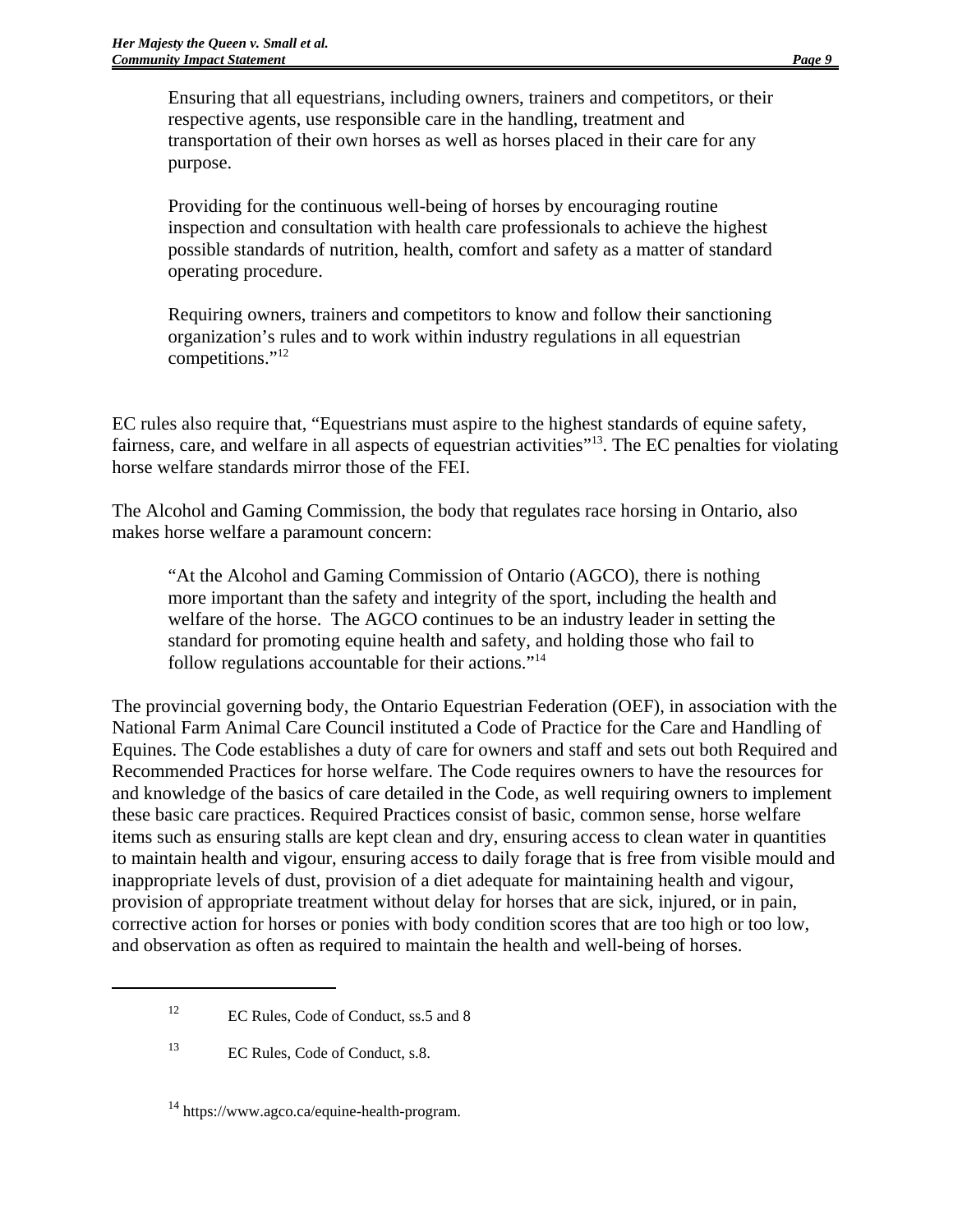It is clear from the above how seriously committed the Equestrian Community and it's governing bodies are to the welfare of horses. These governing bodies include the organization that regulates the racing industry the Smalls held themselves out to be members of. The failure of the Smalls to adhere to the most fundamental, first principal of horse care, their further failure to act when their horses were obviously and actively suffering, and the death and destruction that resulted from their actions and inactions has left the Equestrian Community reeling.

Members of the Equestrian Community are not faint hearted or overly sentimental. We can't afford to be. Horses are strong and they weigh, on average, half a ton or more. We work with them without fear and without aggression. We provide first aid and tend to their injuries including digging our fingers into open wounds to clean out debris. We get injured by horses but carry on without dismay or discouragement. When we fall from our horses, the only time we don't get right back on is if we are taken away in an ambulance - a rule we both laugh about and live by. Equestrians, amateurs and professionals alike, continue to ride even after serious injuries from riding accidents, including broken backs and multiple concussions<sup>15</sup>. Despite the toughness of the Equestrian Community, these offences have deeply shaken all of us.

Some of the members of our community were directly involved in the discovery of the living and the dead and in the rescue of the survivors. Louise Leifer, one of the first people on the scene after the abuse had been discovered wrote the following about her experience and how it effected her:

"When we entered the barn l was both shocked and horrified by what I saw. There was one sickly pig, numerous starving chickens and 14 horses and a pony so weak and skinny the contour of their bones could be seen beneath their unkempt and filthy hides. The barn wreaked [sic] of horse feces, urine and rotting/ infected flesh. I immediately went down the road soliciting the help of all my neighbours that have horses to come by to help out as that's all I knew I could do for Michael and those poor animals. More than anxious to assist, numerous neighbours arrived with food and tools in hand to try to save not only the horses but the also the numerous other barnyard animals deprived of the necessities of life. Shortly thereafter, two of the girls that were helping out stumbled upon two dead horses on the property. I was so very proud of the community effort put forward to not only care for these gentle souls over a course of many days but also of the kindness of the many who offered good homes to all of these creatures. It was absolutely terrible to see and I couldn't sleep for days thinking of those poor helpless animals left to starve to death and those who had to endure who knows what pain and suffering from lack of food and medical attention.

Just over a week later, I was walking my two little dogs, Ella and Jax on Mother's Day on the horse property when I observed my little dog Jax digging up dirt. When I went over to see what he was up to, I saw blood and a horse tail not realizing then that we were soon to excavate eight more dead horses, including a

<sup>&</sup>lt;sup>15</sup> One recent example of this, among many, is the British show jumper, Nick Skelton, who continued to ride against the advice of doctors after breaking his back in a riding fall and went on to win the individual gold medal at the 2016 Rio Olympics.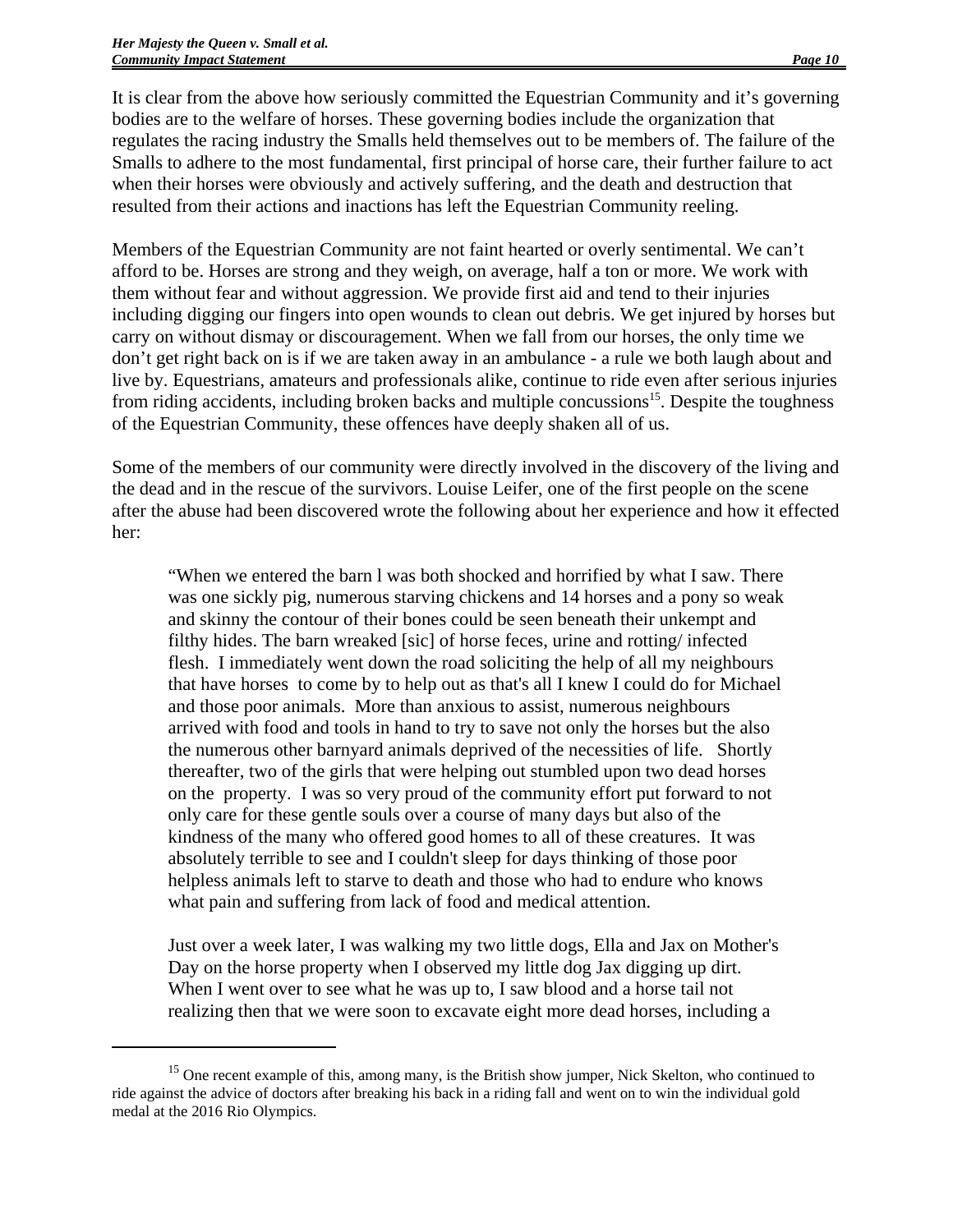young colt which had been dumped and covered with a layer of dirt... This... prompted us to then look for any other evidence of deceased animals on the farm. Shortly after completing the excavation described above we then looked in the pile of manure to find the decomposed bodies of two more horses.

This tragedy has affected me immensely as I am both an Animal lover and suffer from PTSD due to a horrific car accident at which time I also lost two dogs. I haven't been able to sleep at night and when I do, the nightmares are awful as I revisit the sight of seeing those poor animals and I shudder to think of what they must've gone through. l was there every day for days and hours on end feeding, caring and helping to muck the knee high horse manure in stalls where the horses had been gnawing at the wood in their stalls trying to hang on to life. I was there when body after body was dug up... No creature of any kind should ever have to endure such a catastrophic experience or tragic death such as this at the hands of those who are supposed to care for them."

Aeden Ierullo, one of the women who cared for the horses in the immediate aftermath of their discovery expressed her reaction to the abuse in this way:

"Finding all those horses in the barn was mind-blowing. Even with the warnings from the other ladies I was not prepared to see what I found. No horse, animal or human deserves to live in those conditions ever anywhere."

Shayne Boisseau, one of the equestrians who found the first two dead horses, described her experience and the impact it had on her in this way,

The first time I walked into the barn, it was two days after the horses were found and I was confronted by a strong smell of rotten feces and urine. I saw urine seeping out of the stalls, and there was not a sound in the barn. I had worked and grown up around horses for 7 years, but I never felt so sick from the smell of a barn before. Before we cleaned most of the stalls, I wore a scarf around my face to avoid breathing in the smells otherwise I would get nauseous. Even my senses were tinted by the strong scent, it stung my nose and eyes as if I was exposed to chemical toxins. However, I feel like the hardest part was seeing the horses so miserable and weak. The first horses I saw were the yearlings, and it was hard to hold back sobs. I had never seen horses that were so skinny and matted by feces and mud, I could not feel the fur on most of them. It was difficult seeing those horses because I knew that this malnutrition would impact their growth.

Petra Maulucci and I took the horses out of their stalls to let them eat some grass and spend time outside. We would spend hours with the horses everyday because we felt like we couldn't leave knowing that they were suffering. It was like a sense of guilt every moment I spent not at the barn helping them. Seeing the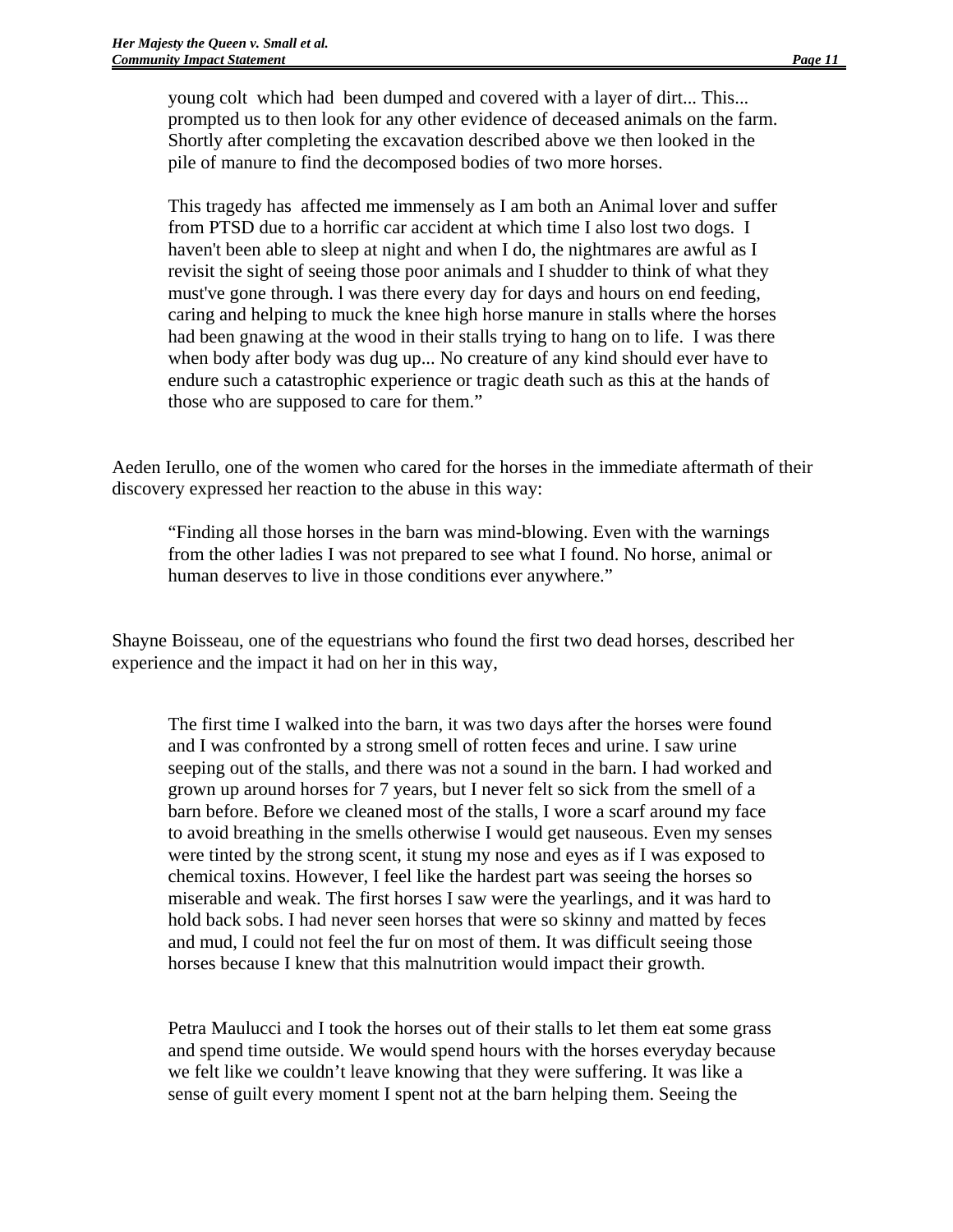horses outside of their stalls showed the real extent of their conditions. Many of the horses had overgrown feet and were limping. One of the dark stallions could barely walk because his feet were sore, so we had to take him out separately and walk on either side of him to balance. This was difficult to see because we knew that if he was not in this condition, he would be a beautiful horse. During the weeks we spent going to the barn, I had dreams that I was able to explain to the horses that we were here to help their pain go away. This gave me comfort because it was something I felt like the horses deserved.

Helping those horses was the most difficult, but rewarding, time in my life. Being 20 years old, I had never experienced anything like this before. I took time off work during so I could dedicate all of my time helping the horses because nothing else mattered to me. I did not just separate myself from work, but my personal life as well. I did not talk to my friends or family about the situation, I spent much more time alone. My parents were worried about me because my personality was not outgoing or friendly during this time, and I feel like it was because I had this sadness and anger inside of me. When I was not at the barn helping the horses, I spent a lot of time sleeping because I was physically and mentally drained from spending my day helping the horses.

The hardest part of the whole experience was seeing the dead horses in the paddocks. I remember this day so vividly like it happened yesterday. I was walking around the property with my childhood friend, who I grew up riding horses with, Annie Maulucci. We reached the southern end of the property when I were confronted with a strong odour, and I remember thinking that it was something dead. However, I could never imagine this to be true. That is when we came across two dead horses, one that looked like it died recently. It felt like my heart stopped beating, and I took a few steps back because I thought I was going to vomit. Between the smell and the decaying bodies, I was absolutely terrified. I felt like this situation had become much more dangerous for everyone involved. It made us feel very uncomfortable knowing the people that owned these horses/rented the barn lived down the street. We called the non-emergency line and asked police officers to occasionally drive so we felt safer. My voice was shaking and my hands trembled as I grabbed my phone to take pictures to show the others who were at the barn. Horses were such a positive and happy part of my life, and they were the foundation of my childhood. This made it really difficult seeing the conditions that the horses were in. Especially since one of the horses we found dead looked like one of my favourite childhood horses. The sickening feeling never seemed to vanish. Following that day, I had dreams about the dead horses and replayed the situation over and over in my head. Sometimes I will still get reminders of the smell because it never faded from my memory. It took me a while to reconnect myself with my old life, like my friends, family and work following the incident. If it wasn't for my friend, Annie Maulucci, being there for me, I would not only feel sad but alone as well. The feeling that I had people to talk to who saw it as well was what helped me through the time.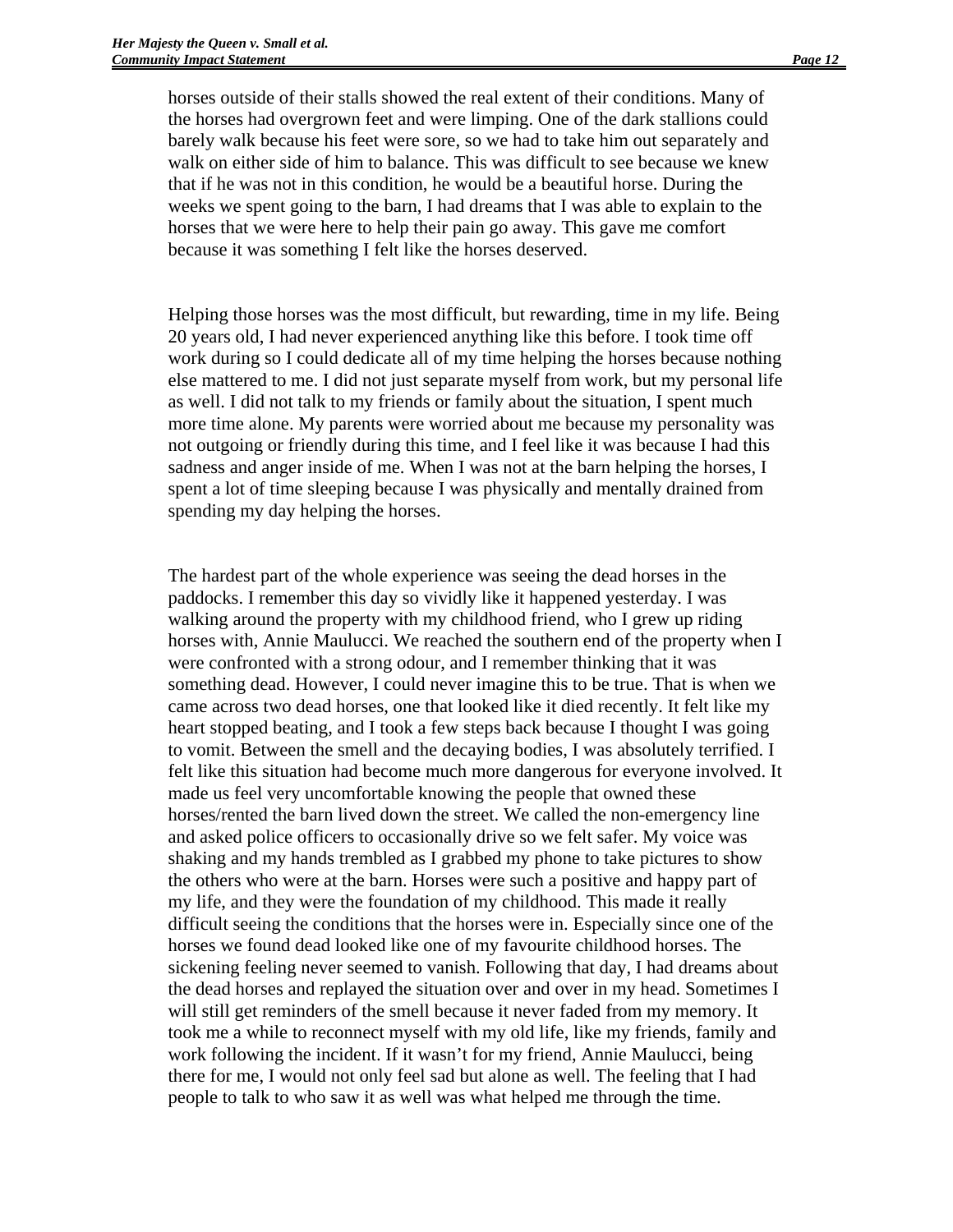However, I still think about the horses every day and I believe I will for the rest of my life. They hold a special place in my heart, and have changed my life forever.

Whenever I spend time with horses, I think of the 15 horses that were at that barn. Sometimes, when I walk by paddocks with horses, I can imagine seeing the horse carcasses. Whenever I see piles of dirt, I feel sick to my stomach because I remember finding remains of dead horses. Even seeing muck piles makes me think about this case because they found dead horse remains there too. Knowing that I spent two weeks walking on the muck pile when we were cleaning the stalls, makes me feel guilty that we did not know they were there.

By far, the hardest part of it all was not being there soon enough to help the horses that did not survive. I feel this constant guilt that we did not find them sooner. However, I feel lucky that we were able to still find the horses and help save the ones that were alive.

Annie Maulucci, who discovered the first dead horses with Shayne Boisseau, described her experience as follows:

"At this point in history, horses rely on humans to meet their needs. In return they give us sport, companionship, and infinitely many other things. My whole life I have learned (sometimes the hard way) that this relationship is conditional on respect, going both ways. When my mom and I walked into Michael's barn that day I have never seen such lifeless and quiet horses. It was as if they had been neglected to the point they believed themselves ceased to exist. Standing in the stalls for 15 minutes to muck them can not be described with words, I can't imagine living in them for months. Watching the horses struggle to walk out of their prisons after being trapped for so long was beyond heartbreaking. It was the most unnatural and disgraceful situation I have ever witnessed...One day that we were taking care of the horses my friend and I went for a walk around the property. Years earlier we had been looking to take riding lessons here, when it was owned by the previous people. After all the horror we had seen, we were talking about how it wouldn't even surprise us to find dead bodies. The smell of death hit our noses as we looked up the path and saw the dead horse. There were two...That time at least. Later they found 13 all over the property. I have seen many dead animals but never a dead horse. It was the same color as my pony, Littles, cherry bay. We were able to save 15 but it still haunts me to this day that 13 were allowed to die."

Rachel McClelland owned one of the horses who survived the abuse. She wrote:

"I was contacted on Facebook on May 13th regarding a thoroughbred colt that had been in the care of the Smalls and it was believed that my husband Keith and I had bred this horse. This horse was part of a larger group that had been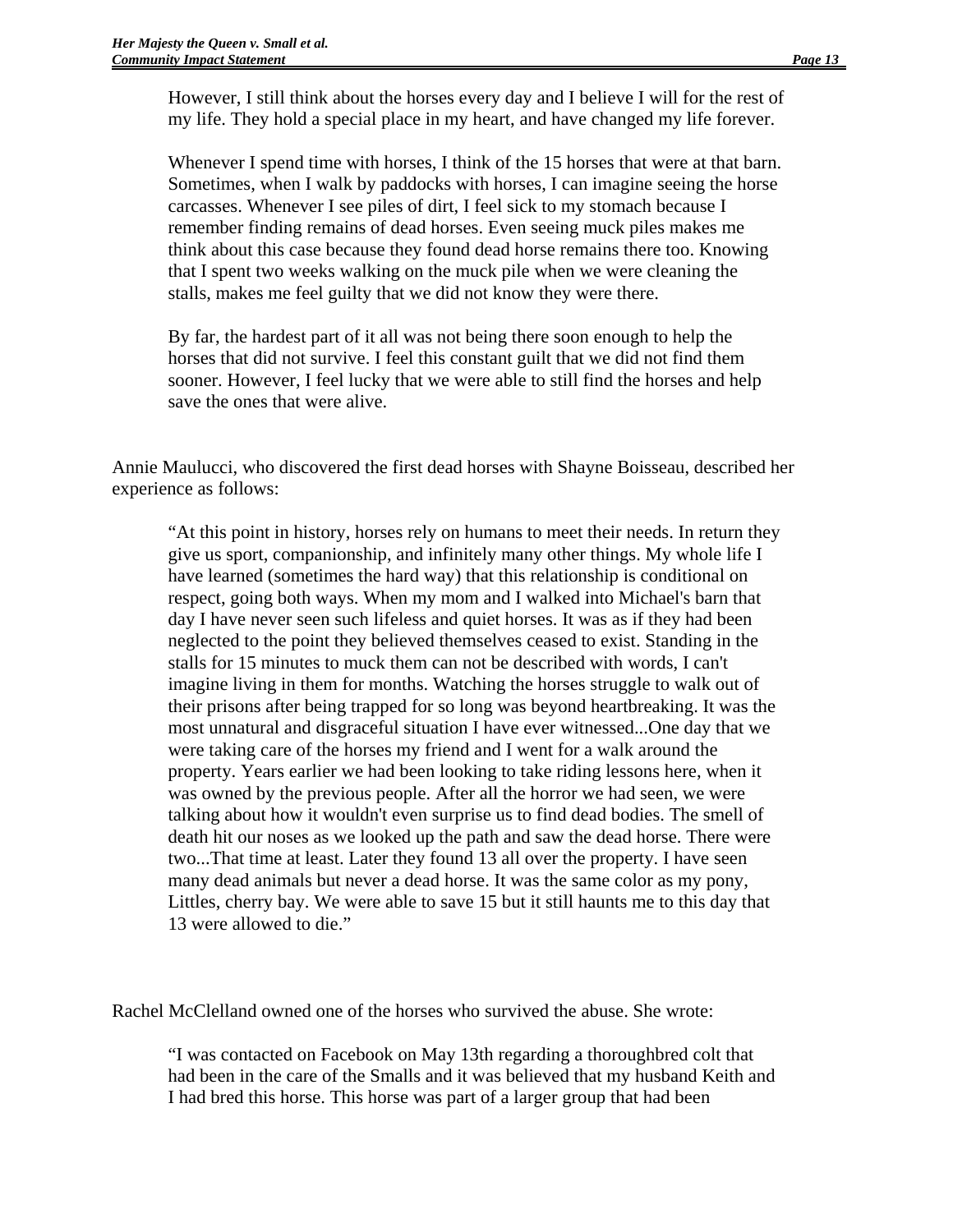neglected and starved by the Small family. My husband and I were saddened and horrified when we learned this. We had bred this horse and had called him 'Fred'...We had sold Fred at the CTHS yearling sale last September.

After hearing of the condition of Fred and the circumstances that he had been living in, Keith and I immediately offered to take him back. On May 14th I arrived at the property on Vandorf Sideroad in Stouffville. I was brought to tears when I saw Fred. He was unrecognizable as the horse we had sold approx 7 months prior. I recognized him only in the eyes and face as the sweet kind horse we had known and raised. His coat was extremely heavy and matted in manure, a far cry from the rest of our horses at home who were developing shiny sleek summer coats. His body condition was poor as he had little fat and muscle on his frame. He had not grown at all in height since September. Once Fred arrived back home, we continued the process of introducing him back onto feed and pasture. Within two weeks he had pretty well worked up to full rations and exercise. With grooming over a few weeks, we were able to remove his thick coat and washed all the caked manure out of his tail. He was physically very weak when we first turned him out to pasture. I'd never seen a horse of that age move in a way that was so uncoordinated and we could not turn him out with horses of the same age as they would be too strong and fast for him...I continue to think back to the state of Fred when we picked him up, as well as the other horses that I saw on that farm. No animal should ever have to endure that kind of neglect. I am so grateful to those that stepped in to save these horses. Fred is lucky to be alive."

Petra Maulucci was another member of the Equestrian Community who cared for the horses in the immediate aftermath of the discovery of the abuse. She conveyed the following in relation to her involvement and the effect the abuse had on her:

"I received a phone call from my friend on the morning of Sunday May 6, 2018. She almost couldn't tell me why she called, because she was so emotional. All she said was something about horses down the street, in distress, starved, neglected and abandoned. I just asked her to give me the address and my daughter Annie and I would be there as soon as we could. The thought of what we would find when we got there was terrifying, We love horses, we have our own, and the thought that somebody would do these amazing animals harm would be too much to bear.

When we arrived at the barn, we were almost afraid to go in. Some of the ladies had been there for a couple of days already, bringing food, and hay, but we had no idea what we were walking into. The first thing we saw were stalls filled with 6 inches of wet excrement and who knows what. Then we saw the babies, all under a year old, covered in dried up feces, bones sticking out, hair matted. The other horses, some yearlings, some two year olds, some older ones, all looked pretty much the same; dirty, skeletal, dull eyes. It was horrible! My daughter, her friend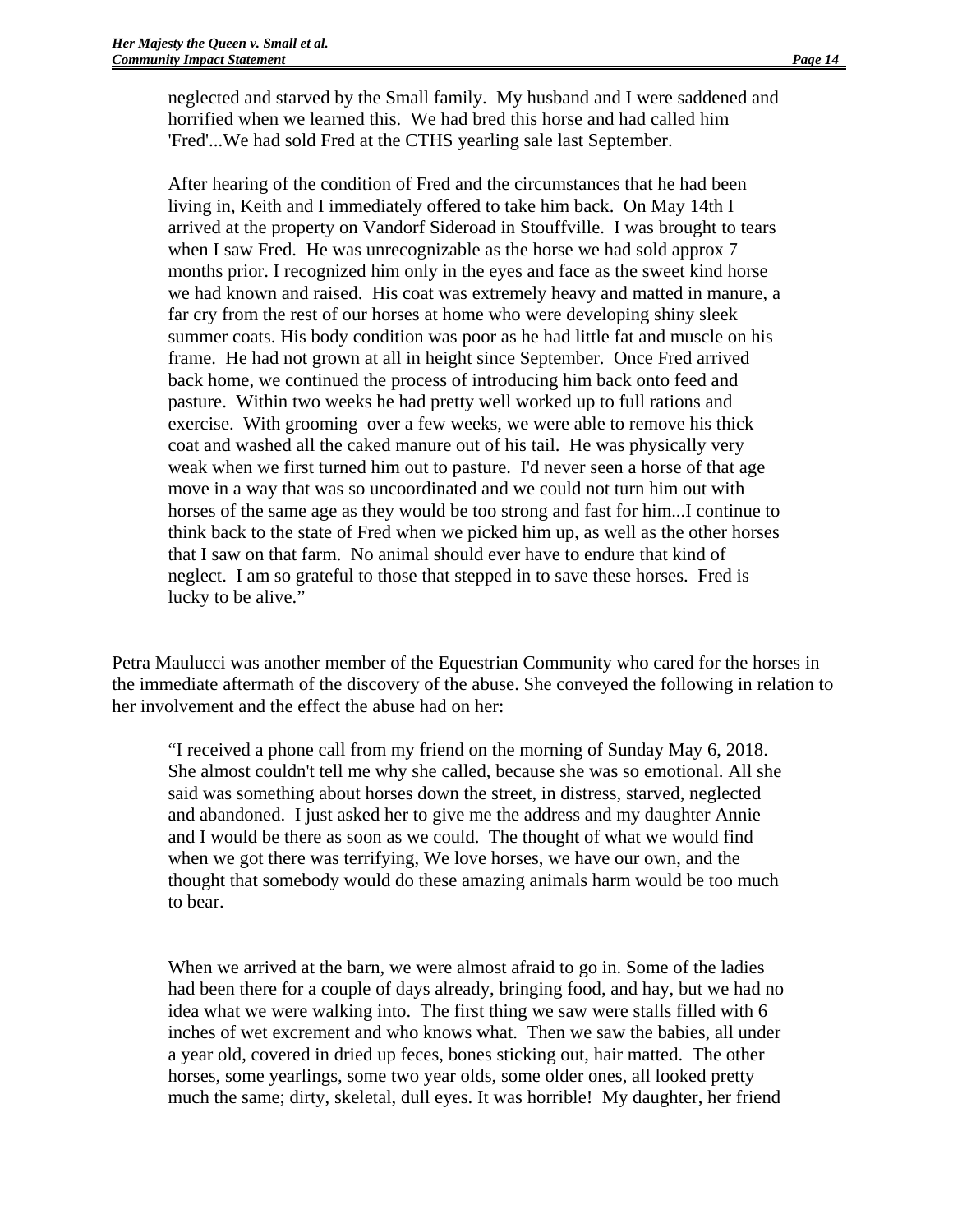and I got to work cleaning out stalls to move them into. The plan was to just keep cleaning stalls to move them back and forth. We did this for two weeks. Between all of us, we had a schedule, who would come in the morning, feed, clean; then again in the afternoon, and then night check.

One day, the girls went out to walk the property, and they made the grizzly discovery of two dead horses in one of the paddocks, hidden behind trees. We will probably never forget the sight of that...During this entire time, we were aware that the family responsible for these horses, lived just a few doors away. The thought that they would come by and harm the rest of these horses when we weren't there, was terrifying!"

Michael Cheung owns the property where these offences occurred. He was not a member of the Equestrian Community at the time but has become one since discovering the state of the horses and calling in help. He writes the following:

I used all my favours in life to purchase this property where I could live the rest of my life and then leave a wonderful place for my kids. All that has changed after the massacre the Smalls left behind.

The horror of what happened and the discovery of the graveyard on my property has caused me much stress. It affects my performance at work and my ability to generate the income my family needs. I worry about my lost income compared to previous years. This worry haunts me at work, I sometimes feel like I am waiting for a letter of unemployment. Those are the practical effects of what the Smalls did.

The mental and emotional effects haunt me even more. I cannot shake off the images of the starving animals and their living conditions. I cannot forget the haunting images of the cleanup. Seeing a dead horse that has been left for months in a trailer, with crows circling above, the visual of two dead, half decayed and eaten horses hidden in the far back field continuously flashes in my mind. Then there were the ten dead pulled from the ground. As I walk around my property these days I always feel there might be a few dead bodies we haven't found yet.

I often wake up in the middle of the night, subconsciously feeling the Smalls are on my bedroom balcony. I often wake in the middle of the night and beam my flashlight across the barn and paddocks, thinking the Smalls might be on my property harming the new tenant's horses. I often come home in the night and feel the Smalls are watching me nearby, waiting for the perfect opportunity to harm me.

I seriously don't know how long it will take me to stop having these flashes, to stop having these fears, I definitely know that no one else should have to experience this horror.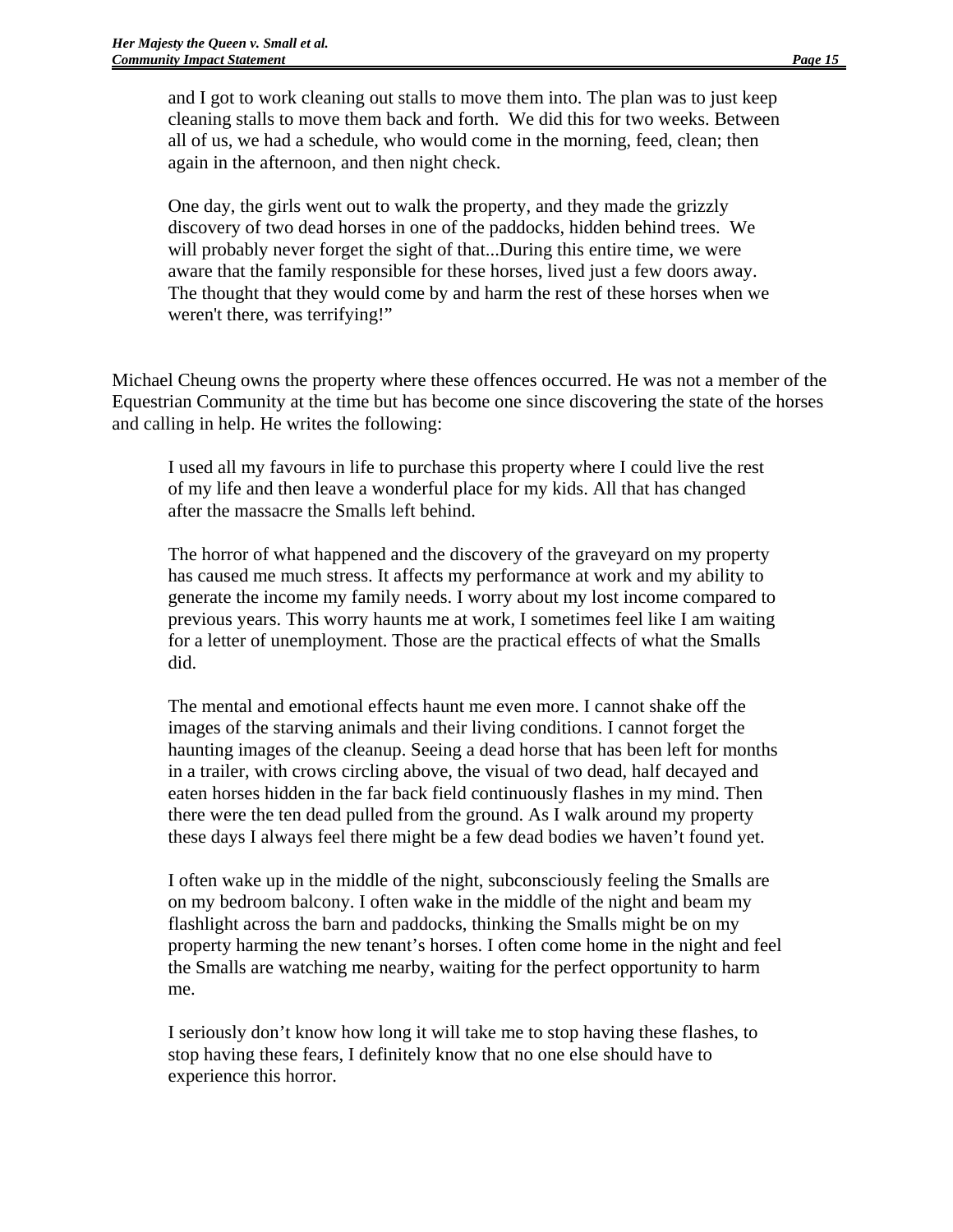Rae Ierullo, one of the first members of the Equestrian Community to come on the premise after the abuse of the horses was uncovered, recounted her involvement and the effect on her as follows:

"About five years ago I established a registered charity for retired and rescued horses. As a family we have been involved with horses and barns for more than twenty years. So when there was a problem at a new neighbour's barn, I got a call. Of course I went over. As I write this the horror I felt, the helpless rage at the cruelty humans are capable of, washes over me again. I feel both rage and sorrow when I remember what I walked into. The stench, the hopelessness, the pain that emanated from the starving horses, their feet unbelievably painfully overgrown, their bones sticking out and their dull eyes. I have never been in a barn with no hay. I have never been in a barn when the yearlings look like weanlings and are left to fend for themselves in an arena filled with furniture, garbage, car parts, even a wooden boat left in the middle of the space. They could have broken their legs..And those were the live ones. When we found the dead ones, piled like garbage under mounds of dirt, still meat and blood, that was even more horrific. Horses have been bred for thousands of years to bond with humans. They are used for therapy because of their emotional intelligence and desire to be with humans. There is a contract between these intelligent animals and ourselves. They are fenced for their own protection which makes them completely vulnerable. They trust humans to bring them their food and water. That's why the fences in the far paddock where we found the dead, were eaten to nothing. Especially at the gate where they waited for their humans to come. The humans who never did until it was time to drag the corpses into the swale and use the tractor to barely push dirt over the bodies. The moral and ethical contract between humans and those in their care was violently destroyed by the Smalls.

The equine community was outraged, the neighbourhood repulsed. Yes, we came together and saved the living horses. We fed them and cleaned their stalls and trimmed their feet and found them homes where they can be rehabbed and live their lives. We cleaned up the disaster created by the Smalls. We took care of the living horses they abandoned and we took care of their thirteen dead. Including the dead baby who had no teeth left because he had eaten the fence and ground his teeth to nothing before he died."

Bev Connor was not directly involved in the discovery or rescue yet what she writes of a feeling shared by many in our community:

After reading about this animal abuse case against the Small family, I felt not only emotionally but physically ill. I can not even imagine the excruciating suffering these horses endured not just for days but months. I can not fathom what motivation lead the Small family to stand by and watch living creatures in pain and agony as they slowly starved to death.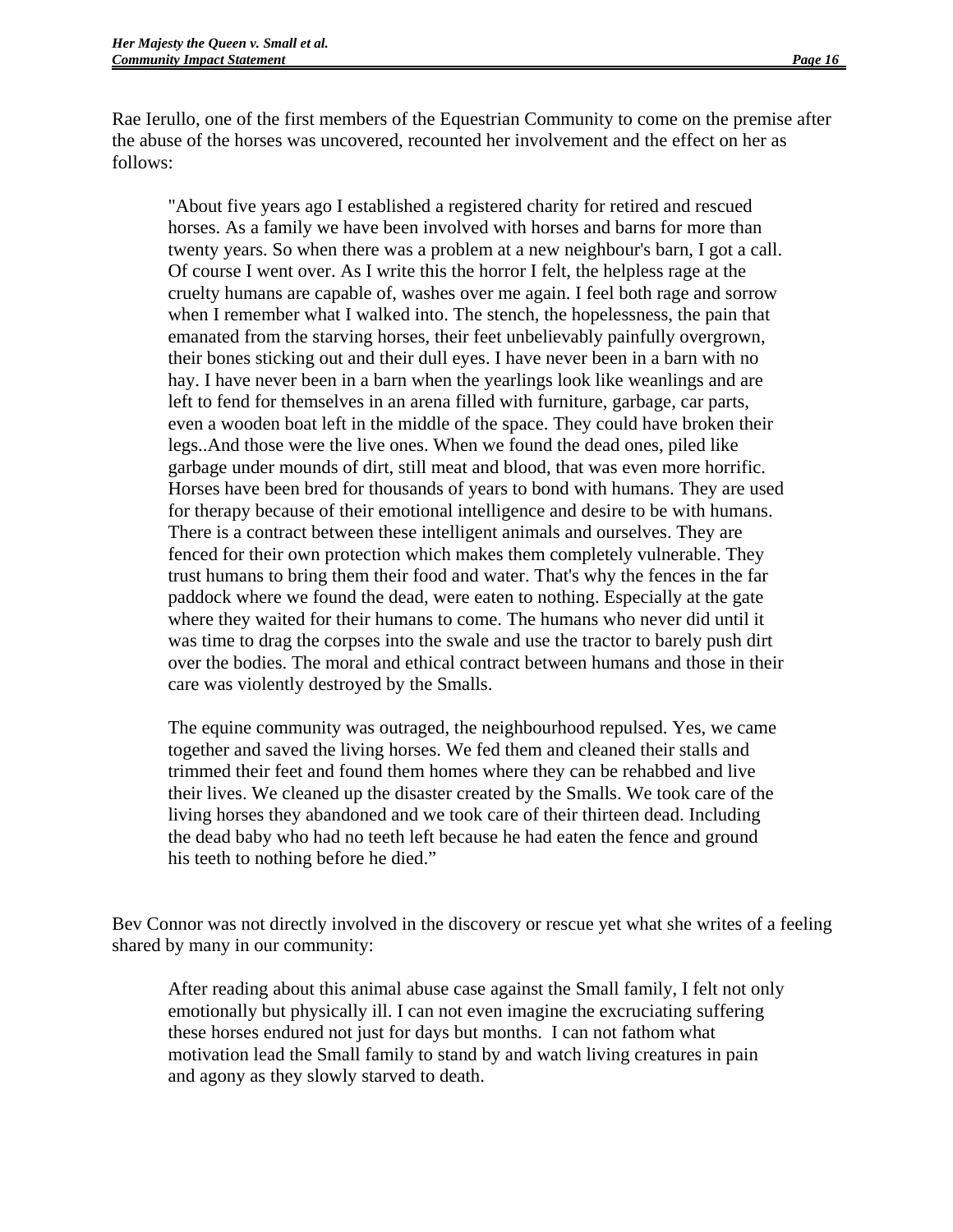As a horse owner that has no choice but to board my horse, I am entrusting that the barn owners are caring and adequately feeding my horse that is more than a riding partner but part of my family. The impact that this case has on me is high anxiety and worry about the care of my own horse as I am not able to physically get to the barn to check on my horse every day. Although totally irrational I will not travel or be absent from the barn for more than a week as worry sets in that my horse may not being fed as what was done to the horses in the Small family's care.

Horse owners who board their horses are at the total mercy of the owners and those that manage the barn. Our horses are our passion and for most owners they would rather starve first before their horses went without food.

Laura Parkins Kell, a veterinary technician and a member of the Equestrian Community expressed the impact on her in this way:

My horse is 25 years old and I literally trust him with my life each and every time I sit on his back. The relationship we have is a special one. He trusts me to keep him fed, safe and warm and I trust him to carry me around and keep me safe. When I look into his eyes I see a sentient being, a friend and a therapist.

When I heard about the Small case through the tears of another rider I was shaken to the essence of my being. The thought of these trusting animals being left to try to sustain themselves by eating the wooden fencing is perhaps the saddest thing I can imagine.

This case haunts me. I see the colts laying starved to death. I envision the suffering that the horse left to die in the trailer endured before finally being set free in death. The complete disregard for the lives of these horses is something our tight knit equestrian community is still talking about. We mourn the lost lives, are enraged by the behaviour of these offenders and we become more suspicious. We look at horses as we pass them along the country roads and hope that we don't see ribs protruding and that they are well fed and cared for.

Those members of our community who were directly involved in the discovery of the abuse and the rescue of the surviving horses will never be free of those horrific images or smells. For them, the much loved smell of the barn will be forever tainted with the smell of rotting flesh. They will live with the images of dead horses and living emaciated horses with open wounds and coats matted with excrement.

For all members of our Community, the photographs of the chewed fences are deeply painful because we understand the horses could easily have broken through the fences; instead, they chose to stay, trusting their caretakers to come and provide for them. We picture them waiting hopefully every day for food and comfort that never came. The photographs of the survivors made us despair at their dreadful state of being. Our deep understanding of horses causes us, not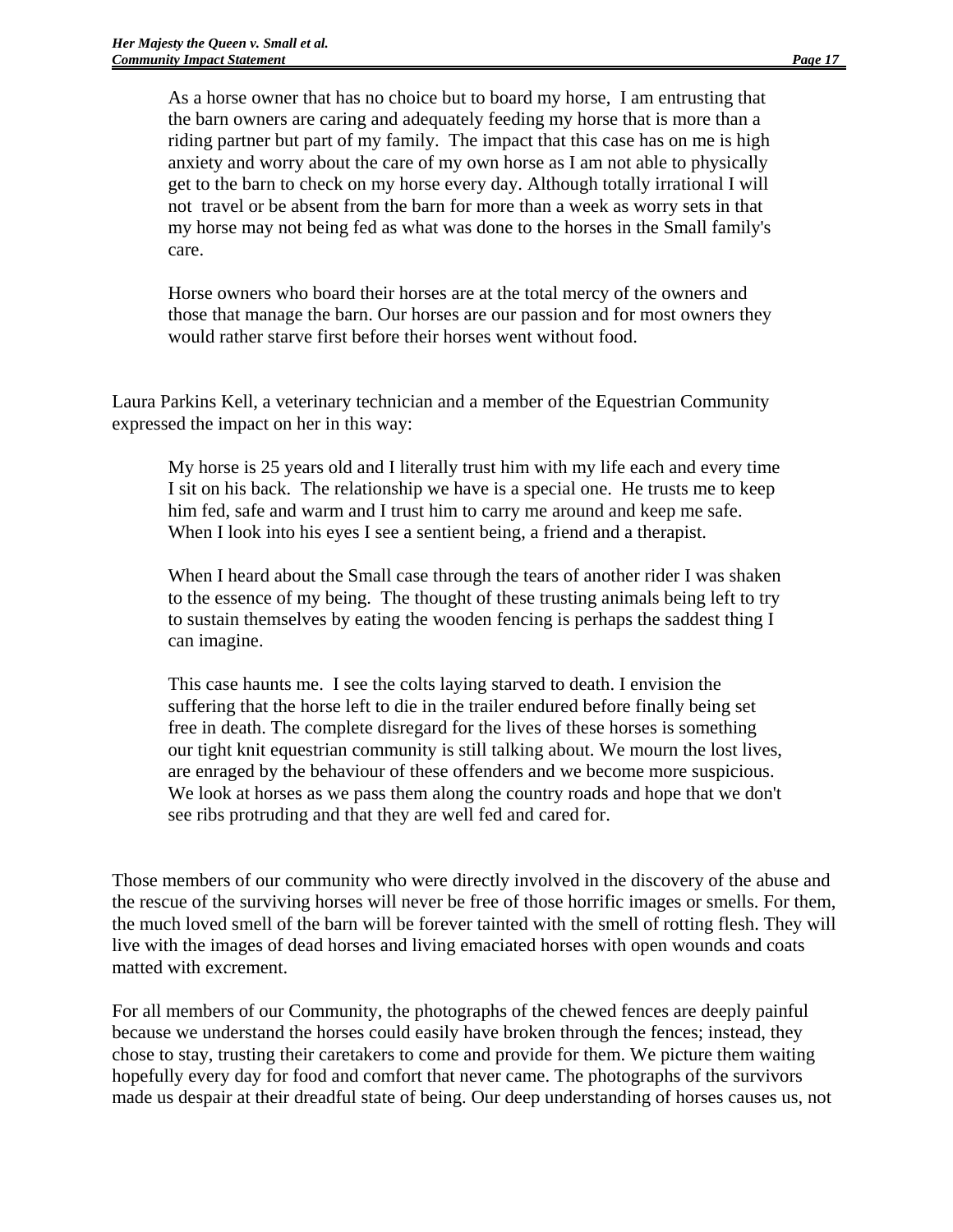just to know, but to feel the terrible suffering of these horses as they declined. We comprehend the trauma for them of watching one herd mate after another weaken and die. Our Community grieves for those horses, both the dead and the living. We are heartbroken by the misery they lived and died in. The Smalls' actions have filled us with sorrow. They have also filled us with anger.

For all of us in the Equestrian Community, the way these horses were treated was an assault on our core values. We are confounded that anyone could see the state of these horses and allow their suffering to continue. We feel rage because, in the face of the conspicuous distress of these horses, the Smalls did nothing. They did nothing after the first horse died. Even the second death did not move them to act, or the third, or the fourth, or fifth. Not even the thirteenth death prompted them to change course and save those still fighting to live. For someone to walk into their barn, remove the dead as they died, and then leave the survivors to continue dying is unimaginable to us and we are horrified by it.

Once discovered, word of the abuse of these horses burned through the Equestrian Community and ignited a cascade of furious and impassioned posts across the social media platforms frequented by our members. The Community's anger was channelled into a petition started by Rae Ierullo which solicited support to have, "the charges brought against the Small family to be tried in court and for the sternest punishments possible to be applied"16. At the time of the writing of this Impact Statement, the petition has been signed by 83,025 people. Every court appearance in this matter has rekindled the embers of widespread outrage that continue to smoulder in our Community and generated more signatures to the petition.

Beyond the sorrow, the grief and the anger, is worry. It is worry that will be the most lasting impact of the Small's offences on our Community. It has already caused us to become more suspicious of others and of the level of care being provided to horses by people we don't know. Whenever we drive past horses in a field our joy in seeing them is now accompanied by a need to do a visual wellness scan. Those of us required to board our horses worry even more about what is happening when we cannot be there.

Our worry is not limited to the present but also pervades the future. We fear for the safety of horses that encounter the Smalls or people like them in the future. This concern is so pervasive that a survey of the Community found our members to be essentially unanimous in believing their confidence in the Court system would decrease if the Smalls were not banned for life from owning horses<sup>17</sup>. Without legal protections in place, we feel powerless to keep to horses safe from the Smalls in the days and years to come.

The property on which these horses lived and died has now been leased to Krista Pollack. Ms. Pollack is the OEF's 2008 Coach of the Year and EC's 2013 Coach of the Year. She is a top

<sup>&</sup>lt;sup>16</sup> The Equestrian Community acknowledges and accepts that Impact Statements should not contain a recommendation about the sentence to be imposed. Information about the petition is not included for the purpose of influencing the sentence. We wish only to show the level of anger these events caused in our community.

<sup>&</sup>lt;sup>17</sup> To date, 3380 members of the Community have taken the survey. 97.17% of survey respondents indicated that a lifetime ban was necessary, 95.48% of respondents reported that their confidence in the Court system would be decreased if a lifetime ban was not imposed.